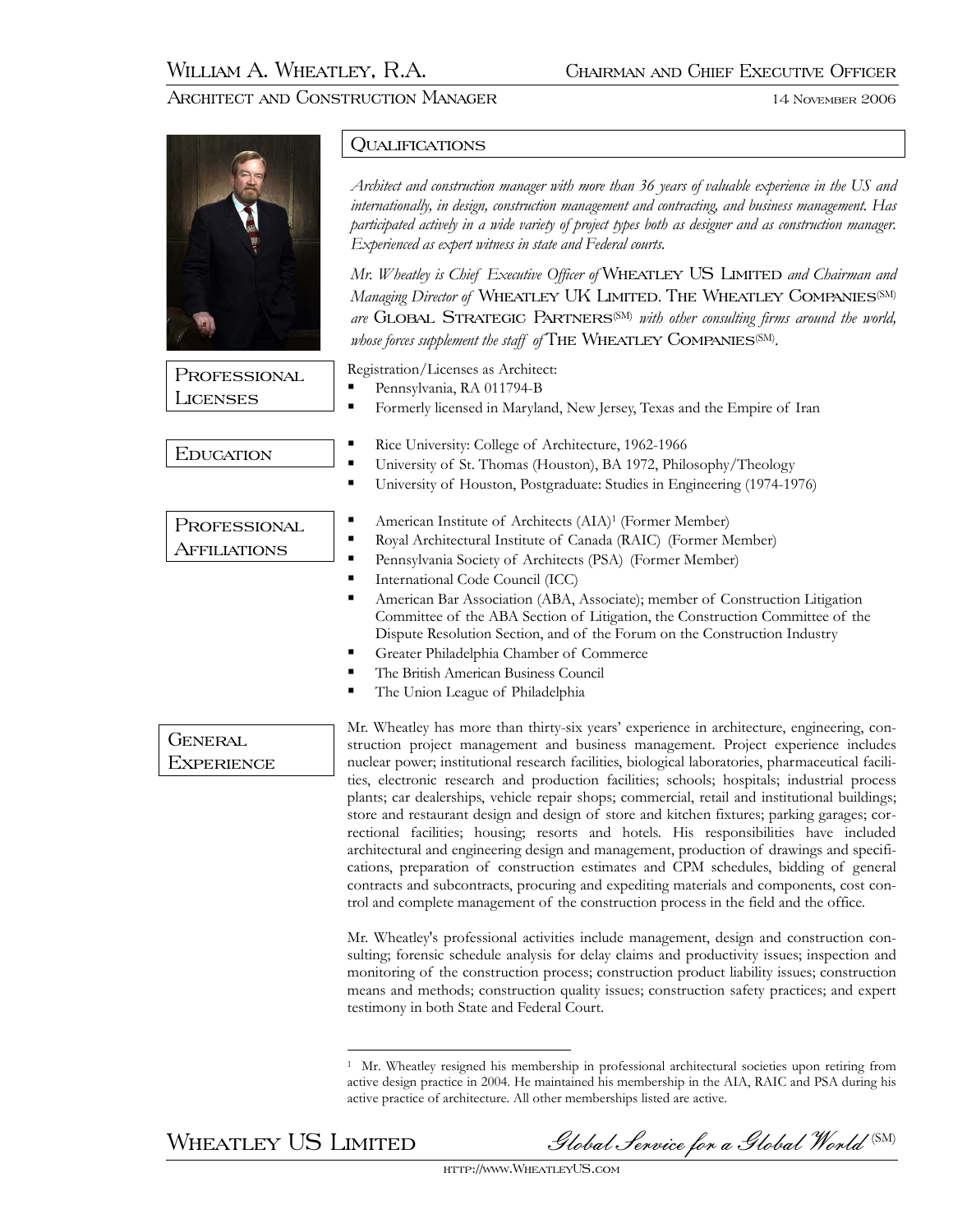| REPRESENTATIVE               | Dow Chemical Medical Facilities, Near Freeport, TX. Project Architect for the design<br>of three emergency care facilities utilizing a "mini-hospital" approach.                                                                                                                                                                                                                                                                                                                                                                                                                                                                                                                                                                                                                            |
|------------------------------|---------------------------------------------------------------------------------------------------------------------------------------------------------------------------------------------------------------------------------------------------------------------------------------------------------------------------------------------------------------------------------------------------------------------------------------------------------------------------------------------------------------------------------------------------------------------------------------------------------------------------------------------------------------------------------------------------------------------------------------------------------------------------------------------|
| PROJECT<br><b>EXPERIENCE</b> | Twelve Oaks Medical Centre, Houston, TX. Project Manager for Master Plan for pro-<br>ject that involved the design and construction for a 500-bed hospital, 17-storey<br>professional office tower and a 1,000-vehicle car-park structure. Project Manager for de-<br>sign of professional building and parking garage.                                                                                                                                                                                                                                                                                                                                                                                                                                                                     |
|                              | Community Hospital of Brazosport, TX. Project Manager/Project Architect for an 11-<br>bed Intensive Care Addition to the existing hospital. He produced a phased project plan to<br>maintain continuous operation of the hospital and implemented special air filtration and<br>air quality monitoring equipment.                                                                                                                                                                                                                                                                                                                                                                                                                                                                           |
|                              | Penn State University Agricultural Science and Industries Research Laboratory,<br>State College, PA. Served as the Project Manager on a \$20 M project involving the design<br>of a new research laboratory building. Project included department offices, research labo-<br>ratories, animal biological research facilities and housing, and instructional space.                                                                                                                                                                                                                                                                                                                                                                                                                          |
|                              | Penn State University Biomedical Research Laboratory, State College, PA. Served as<br>the Project Manager on a \$10 M project involving the design of a new research laboratory<br>within the existing Biological Research Building. Project included department offices and<br>biomedical research laboratories.                                                                                                                                                                                                                                                                                                                                                                                                                                                                           |
|                              | Pahlavi Hospital and Medical Centre, Tehran, Iran. As consultant to Government of<br>Iran, conducted design and constructibility reviews of the 50-storey Pahlavi Medical Cen-<br>tre Tower.                                                                                                                                                                                                                                                                                                                                                                                                                                                                                                                                                                                                |
|                              | Management Training for PSE&G. Headed a training team that provided an in-house project<br>management training program to contract managers and project managers for PSE&G, the New-<br>Jersey electric power company. The training was conducted on-the-job during project formation<br>for a design/build project to guide contract managers and project managers in ways and means to<br>organize and manage such projects.                                                                                                                                                                                                                                                                                                                                                              |
|                              | Coal Gasification Project, Butte, Montana. Served as Project Architect for a \$250M<br>coal gasification project to develop a coal mine that produced combustible products to be<br>shipped by pipeline to gas-fired power plants in the US. The coal is mined, crushed, and<br>heated in specially designed, below-ground retorts to produce combustible gas for com-<br>pression and distribution by pipeline. Mined coal was also crushed into small particles and<br>liquefied to slurry by the addition of water and shipped by pipeline as a slurry that was<br>used as fuel for boilers. Mr. Wheatley designed the process buildings and foundations, in-<br>cluding the crushers, retorts, slurry liquefiers, pump houses, air handlers for the mines,<br>conveyors and mine rails. |
|                              | Limerick Nuclear Project, PA. For PECO, served as a Lead Civil Field Installation En-<br>gineer at a \$10 billion nuclear generating station. Managed team of 57 field engineers<br>supporting construction of reactor building and modification of reactor vessel head.<br>Modified the reactor vessel head to prevent blow-out of the O-ring seals. Wrote proce-<br>dures for and supervised performance of negative leak rate tests for primary and<br>secondary containment structures as part of the licensing procedure.                                                                                                                                                                                                                                                              |
|                              | Community Facilities, Abadan, Iran (Design/Build). Principal and Project Manager for<br>design and construction of 35,000 homes and government centre including water and waste-<br>water treatment plants, roads and utilities, medical facilities, jail, school, mosque and com-<br>munity facilities.                                                                                                                                                                                                                                                                                                                                                                                                                                                                                    |
|                              | Qatif Oil/Gas Separator & Pipeline, ARAMCO, Saudi Arabia. Served as the Engi-<br>neering Coordinator (assistant to Project Manager) on this \$300M project involving a<br>gas/oil separation plant and a pipeline from the oil field to the plant and from the plant to<br>tanker loading facilities.                                                                                                                                                                                                                                                                                                                                                                                                                                                                                       |

WHEATLEY US LIMITED Slobal Service for a Global World (SM)

http://www.WheatleyUS.com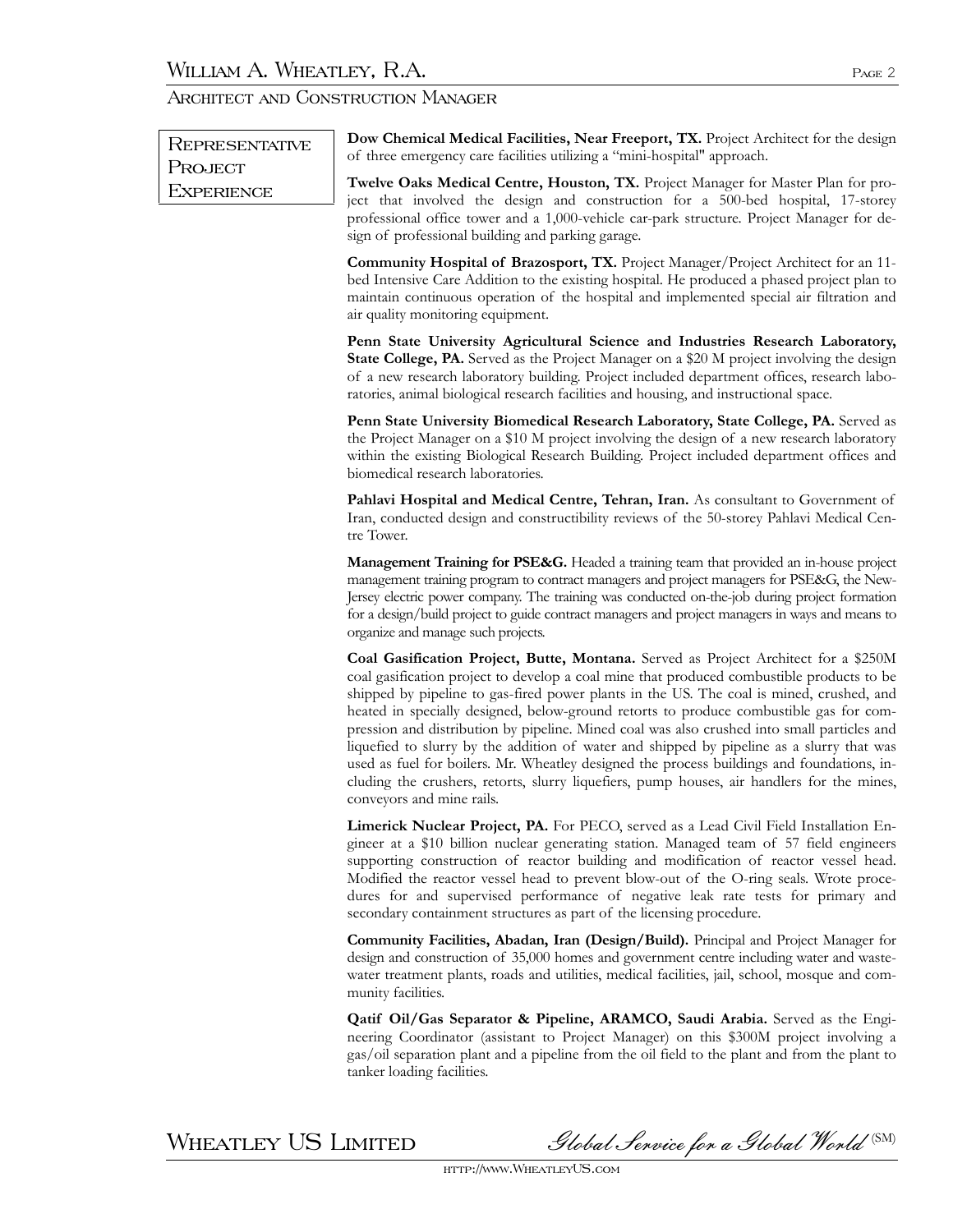**Wasia Water Injection Project, ARAMCO, Saudi Arabia.** Served as the Project Architect/Assistant to Project Engineering Manager on \$350M project for ARAMCO. Project involved water wells and injection wells, water pipelines from water extraction field to water injection field, water pumping stations, oil pipelines from oil field to port loading facility and oil pumping stations.

**Delaware County Prison, Thornton, PA.** Project Manager for the programming of the design and construction of a 200-bed addition to an existing 900-bed county prison. The \$20M expansion program involved modification to dining, kitchen, storage and other support facilities.

**The Montgomery School, PA.** Project Manager in charge of site master planning, site civil engineering and mechanical and electrical engineering to convert an historic farmstead into new facilities for a prestigious, 78-year-old private school.

**Various Townhouse/Apartment Projects, Various States.** Served as the Project Architect on more than 10,000 units located across the U.S.

**American Hoechst Corporate Headquarters (Ph. 1) and Expansions (Ph. 2 & 3), Bayport, TX.** Served as the Project Manager responsible for Design/Build. Project involved the regional corporate headquarters and engineering office building, security control centre, employee locker and break facilities, maintenance shop and plant engineering facility.

**NL Atlas/Bradford Industries, Houston, TX.** Project Manager for design and construction of a large machine shop and a central chiller plant and office building for the pipe manufacturing plant.

**Office Buildings, Houston, TX; Atlanta, GA; Tulsa, OK; San Antonio, TX; Austin, TX.** As Project Architect, planned and designed more than 20 office buildings and four corporate headquarters.

**School Design, Texas and Pennsylvania.** Project Architect for more than forty school projects in Texas and Pennsylvania.

*Mr. Wheatley has testified as an expert in schedule analysis for construction delays, architectural and engineering design, design errors and omissions, treated wood products, causes of roof collapse and roofing failures, safety standards and their application at industrial and construction sites, building codes and fire prevention, construction management standards and practice, quantification of damages resulting from design errors and omissions, damages resulting from environmental cleanup, and causes of building materials and building systems failures.* 

**Trammell Crow and Almedica; Pharmaceutical Packaging Plant in Northern New Jersey.** As architectural expert on an expert team for pharmaceutical packaging company and the builder/developer that constructed a new plant for the packaging company, evaluated architectural design and the performance of the architect in connection with the failure of the air conditioning system to perform to temperature and humidity requirements. Wrote the section of the expert report dealing with the architect, testified in deposition and at trial, resulting in a verdict of damages in favor of the Client.

**Merck West Point Pharmaceutical Plant.** Served as Project Manager for investigation of claims filed by mechanical contractor and assisted Construction Manager in its negotiation of a satisfactory settlement with the mechanical contractor.

**Roof Collapse, Errors and Omissions, Industrial Facilities, Pennsylvania.** For manufacturers of pre-engineered building system, investigated causes of roof collapse during snowstorms in two separate matters. In one, produced expert report demonstrating that design modifications produced by architect and building owner, not the design of the

WHEATLEY US LIMITED Slobal Service for a Global World (SM)

http://www.WheatleyUS.com

**REPRESENTATIVE LITIGATION EXPERIENCE**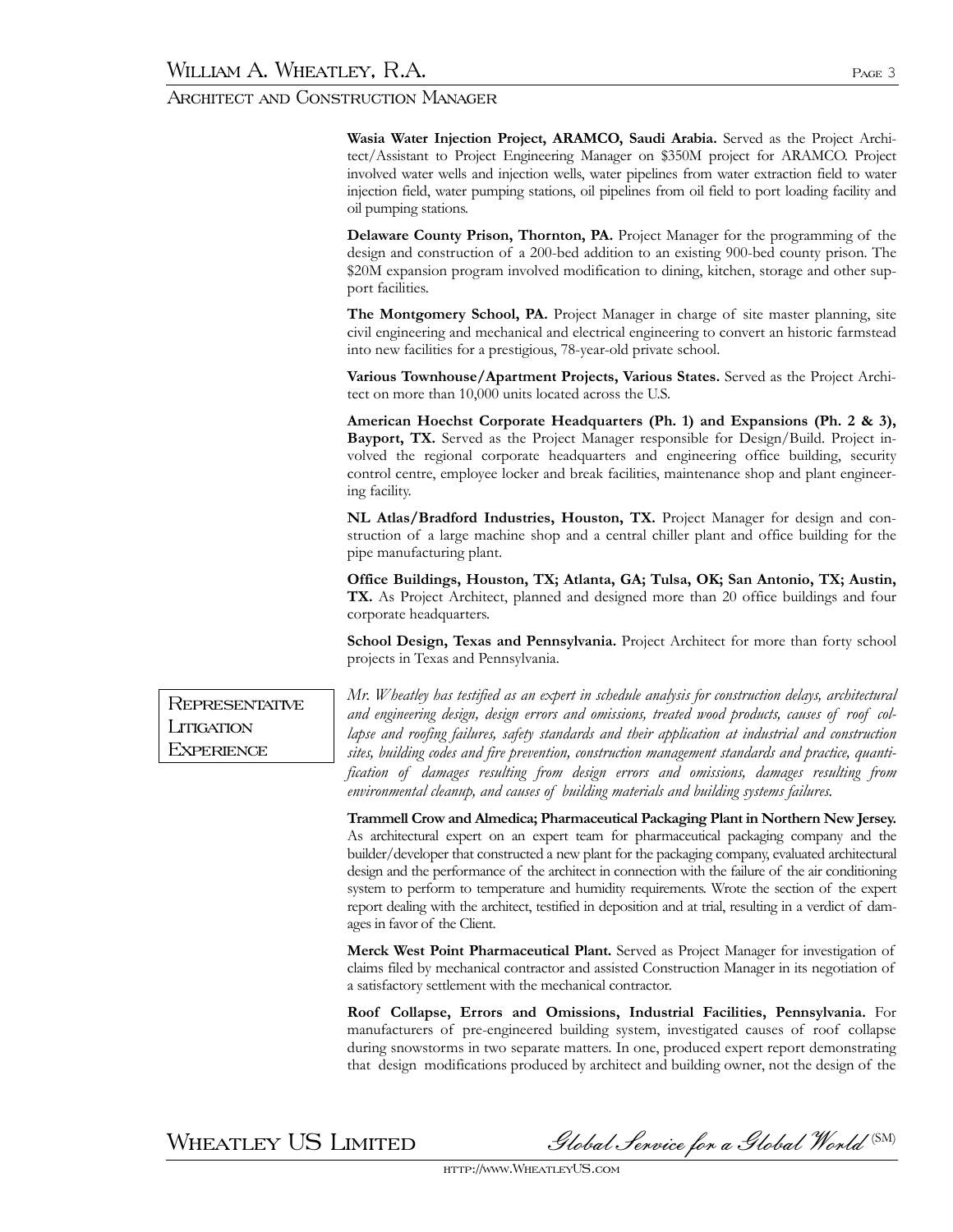pre-engineered system, caused the collapse. In the other, demonstrated that damage to the columns of the structure and modification of the structure by the owner subsequent to the original construction caused the roof to collapse and that the design by the Client was adequate for the actual superimposed loads. Both matters settled after Mr. Wheatley's testimony in deposition.

**Delay and Disruption, NEPCO Power Plant Project, Pakistan.** For NEPCO, the engineering and construction division of ENRON in litigation against the project insurer, led expert team that developed schedule analysis of delay events during construction of a large power plant project in Pakistan along with valuation of damages, and participated with scheduling expert and damages expert in the preparation of their Expert Reports. Wheatley's experts assisted in a mediation effort that was not successful, and will give evidence at trial in the UK.

**Roof Collapse, Errors and Omissions, Hazleton Area School District, Pennsylvania.** For school district whose new school suffered a structural collapse of the roof under snow load during a snow storm, investigated causes of roof collapse and prepared expert report demonstrating that the roof structure was grossly under-designed by the architect and engineer in violation of building codes and that this caused the collapse. Case settled after production of expert report.

**Water Infiltration, Mercersburg Academy, PA.** For prestigious Mercersburg Academy, performed investigation to determine causes of water infiltration in newly constructed Lenfest Library Building, and worked alongside architects who designed remediation of the problems to document their work and the reconstruction work performed by a specialty contractor. Produced Expert Report used by the Academy to launch litigation against the architect and the contractors. Participated in a mediation session. Will testify at trial if the matter does not settle.

**Destruction of Building by Fire following Lightning Strike, Pennsylvania.** For Butler, manufacturer of pre-engineered steel building system, performed investigation and produced Expert Report demonstrating that the design by the pre-engineered steel building manufacturer was in accordance with industry standards, that the fire was likely caused by the lightning entering the building through piping or electrical wiring and not as a result of the lightning penetrating directly into the interior of the building. The case settled favorably for the Client after the production of the Expert Report.

**Failure of Masonry Wall System, North Pocono School District, Pennsylvania.** For school district, evaluated causes of failure of new masonry wall system. Prepared expert report demonstrating that design errors and construction defects caused the failure. The matter settled prior to trial.

**Hospitals, Several Locations (Design Issues and Delay Claims).** Provided claims analysis for architectural and engineering changes and the installation of a fire suppression system at several hospitals – including Presbyterian Hospital in New York City and a Veterans Administration hospital in St. Louis, Missouri, resulting in settlements favorable to client.

**Train Maintenance Facility, NJ (Errors & Omissions).** Assisted NJ Transit to resolve claims involving the design and construction of a \$60M train maintenance facility. Evaluated architectural and engineering design issues and design changes for errors and omissions, performed estimates of their cost impact, and provided expert witness services, resulting in substantial contribution by design firm towards overall settlement.

**Industrial Office/Warehouse, NJ (Errors and Omissions).** Provided expert evaluation of adequacy of design and construction of an industrial office/warehouse. Evaluated design documents, inspected completed building, analyzed code issues, and provided expert report resulting in settlement of the case without trial.

 $\,$ WHEATLEY US LIMITED Slobal Service for a Global World  $^{\text{\tiny{(SM)}}}$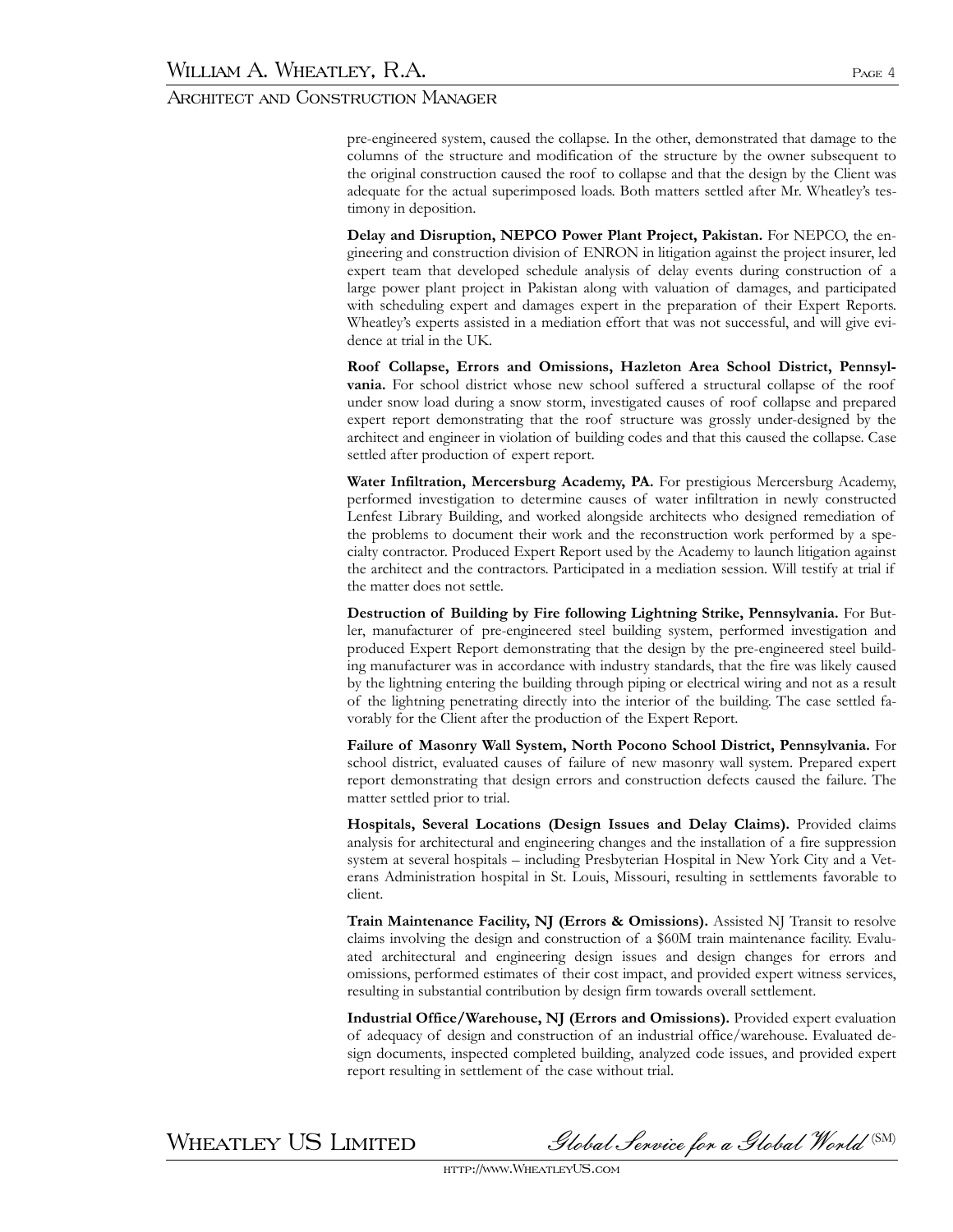**Conversion of Mill and Factory to Apartments, New Hope, PA and Jersey City, NJ (Errors and Omissions & Delay Claims).** Project Manager for claims analysis for The Waterworks Project to convert of an old mill to luxury condominiums. Responsible for evaluating contractor performance, developing issues and analysis, site visits, and review of key documentation. Provided preliminary statement of opinions resulting in settlement without trial. For developer of conversion of old pencil factory into luxury apartments, evaluated delays due to unanticipated environmental problems experienced at the site. Both matters settled prior to trial.

**Army Hospital, Fort Polk, LA (Errors and Omissions).** Performed evaluation of design documents, project correspondence and other documentation in connection with claims of errors and omissions by the design professionals. Case resulted in a settlement favorable to client.

**Federal Office Building, NY (Errors and Omissions).** Performed claims analysis for a \$40M construction project. Reviewed design and analyzed problems arising during construction of building systems, including window and masonry problems.

**Housing and Commercial Buildings, Failure of Fire Retardant Treated Wood.** For Johnson Controls, a division of which, Hoover Universal, had been responsible for the provision of fire retardant treatment for construction lumber and plywood, prior to its acquisition by Johnson Controls, provided inspections, analysis, and expert consulting services in a large number of separate litigation matters throughout Central and Eastern US, some of which are still ongoing.

**Fire Damages, Multi-Use Building, Philadelphia, PA, USA.** For insurance carrier, investigated the effects of a fire in a commercial building in Philadelphia and analyzed the owner's claimed costs, following which the matter settled.

Hotel Construction Litigation, PA. For owner of a hotel, investigated issues in dispute with contractor involving delay, disruption, extra costs, and defective workmanship and wrote expert report. If matter proceeds to trial, will provide expert testimony at trial.

**Personal Injuries, Parking Lot, Philadelphia, PA.** For tenant of property containing a parking lot, provided evaluation of the condition of pavement at the time plaintiff fell on the pavement, suffering injuries, and wrote Expert Report. If matter proceeds to trial, will provide expert testimony at trial.

**Personal Injuries, Traffic Accident at Fast Food Restaurant, Atlanta, GA.** For plaintiff, analyzed site configuration of parking and driveways at a fast food restaurant in Atlanta, GA, developed expert opinion as to the role of the site configuration in an accident in which a car struck and injured plaintiff, a pedestrian on the property, prepared expert report and gave deposition testimony, following which the matter settled favorably for Client.

**Personal Injuries, Parking Lot at Fast Food Restaurant, Atlanta, GA.** For owner of Fast Food Restaurant in Atlanta, Georgia, evaluated role of site configuration and pavement condition in connection with a personal injury resulting from the fall of a pedestrian on the property and wrote Expert Report, following which the matter settled favorably for Client.

**Gas Pipeline Project Delays, OK.** For contractor constructing gas pipeline, evaluated delays and disruptions suffered by contractor and assisted in evaluation of damages suffered as a result of the delays. Participated with damages expert in writing joint Expert Report. If matter proceeds to trial, will provide expert testimony.

**Parking Garage Collapse, Construction of Hotel and Casino, NJ.** For a mechanical contractor involved in the construction of a new Hotel and Casino in Atlantic City, New Jersey, assisted damages expert in evaluating damages suffered by contractor as the result of the collapse of an adjacent parking garage being constructed by others.

WHEATLEY US LIMITED Slobal Service for a Global World (SM)

http://www.WheatleyUS.com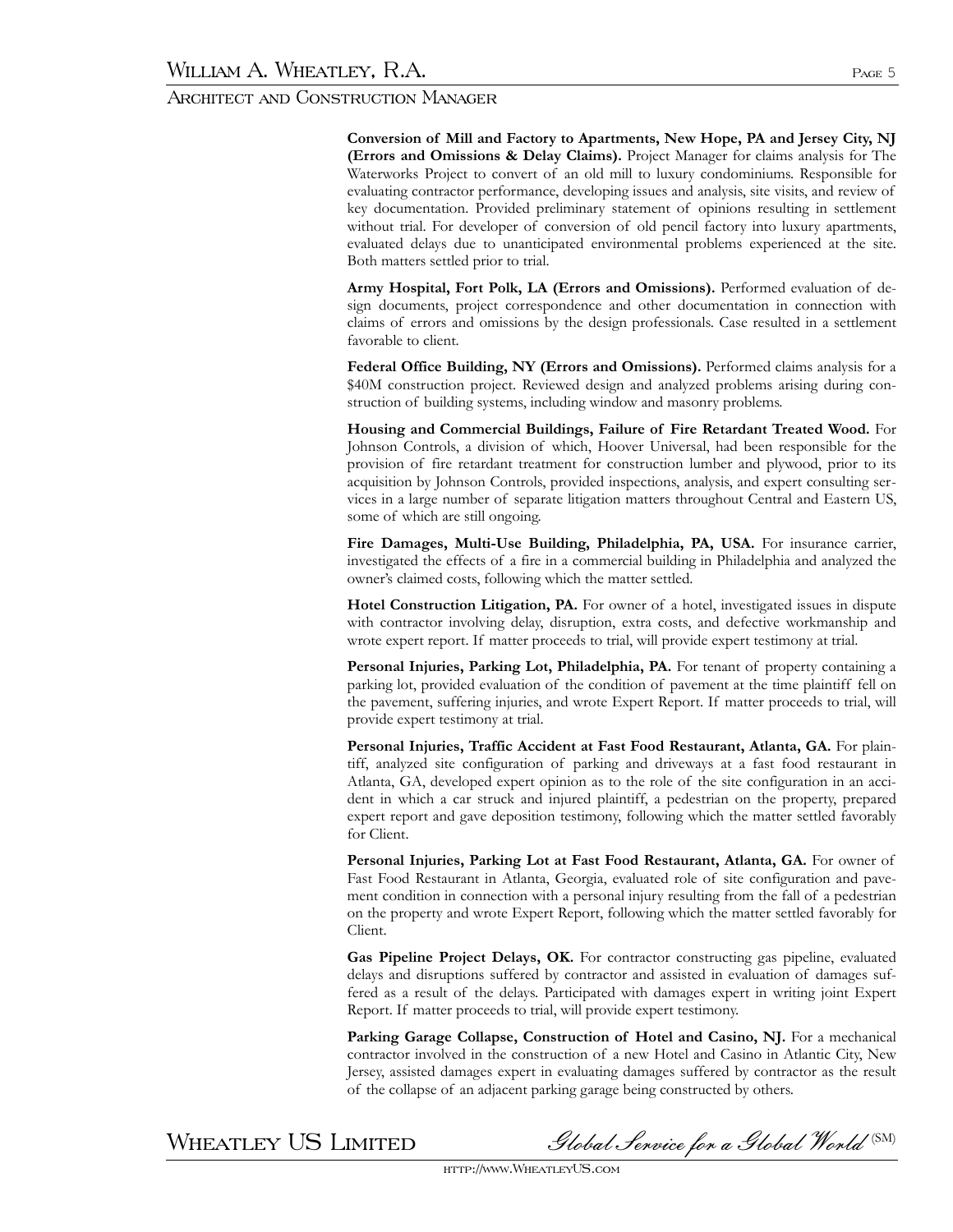The event caused delay and disruption to the mechanical contractor and destroyed some of its fabricated components and materials. Participated in preparation of Expert Report. The matter settled prior to trial.

**Delay and Disruption, Construction of Hotel and Casino, NJ.** For a mechanical and roofing contractor involved in the construction of a new hotel and casino in Atlantic City, New Jersey, evaluated delays and impacts to the work resulting from design changes and other causes. Assisted in the evaluation of damages. Participated with the damages expert in the preparation of a joint Expert Report. The matter settled prior to trial.

**Defects in Flooring System, Animal Hospital, PA.** Provided expert services to owner for case involving defective installation and materials for a synthetic flooring system. Evaluated technical issues, assessed cost impact, and testified at two trials, both resulting in judgements for client.

**Failure of Masonry Wall System, Pharmacy in PA.** For owner of a building leased to a pharmacy company, is evaluating settlement of foundation resulting in cracking and potential failure of masonry wall system, claimed by tenant as sufficiently severe to render building unsafe, which tenant claims justifies termination of the lease. Will provide expert report, deposition testimony, and if the matter proceeds to trial, testimony in court.

**Delay, Disruption, and Extra Costs, Ras Tanura Refinery, Saudi Arabia.** For Stone & Webster, turn-key design/build contractor for utility systems reconstruction for ARAMCO's Ras Tanura Refinery Upgrade Project, served as Project Manager for team of experts including scheduling, mechanical engineering, process engineering, and construction experts, to evaluate claims of owner-caused delay, disruption, and uncompensated extra work from principal construction subcontractor. Mr. Wheatley's team prepared Expert Report in rebuttal of subcontractor's claim. Mr. Wheatley's team also prepared a claim for Stone & Webster against ARAMCO, which included both Stone & Webster's causes of claim and a pass-through of the subcontractor's claim. Selected experts from Mr. Wheatley's team are among the very few Westerners have been accepted as Experts and have given evidence in Saudi Arabia in an arbitration under Shariah rules.

**Delay, Disruption and Extra Costs, Power Plant Project, Oman.** Stone & Webster UK Ltd., turn-key design/build contractor, undertook the design and construction of the new Saih Rawl gas-fired turbine power plant in the desert of central Oman, which was being constructed simultaneously with a natural gas processing plant. The power produced by the power plant would be used by the gas processing plant and would also feed the national grid. Waste heat from the exhaust from the gas turbines was routed through a heat exchanger to capture the heat for use as process heat by the gas processing plant. The power plant was to burn gas from the gas processing plant. The power plant was to be in operation prior to the gas processing plant, and so the power plant project included a small, skid-mounted gas processing plant to treat the raw gas that would used prior to the operation of the large gas processing plant being built by others. Stone & Webster experienced delays resulting from a complete re-organization of the planned site plan required by the Owner, which also resulted in a substantially larger quantity of pipe. There were also delays caused by other factors outside of the control of Stone & Webster. When the power plant started operations, gas being provided for it was of a different composition than had been anticipated, and the temporary gas processing plant was not capable of treating it adequately for the resulting fuel to be usable by the gas turbines. The delays and disruptions resulted in extra costs, in addition to the extra costs of the additional piping materials required and the re-building of the temporary gas processing plant. Mr. Wheatley was Project Manager for a team of experts, including civil engineering, construction, scheduling, and process engineers, that produced a claim document for presentation to the client. Mr. Wheatley participated directly as a negotiator alongside a senior executive from Stone & Webster in negotiations in Oman that settled the claims.

 $\,$ WHEATLEY US LIMITED Slobal Service for a Global World  $^{\text{\tiny{(SM)}}}$